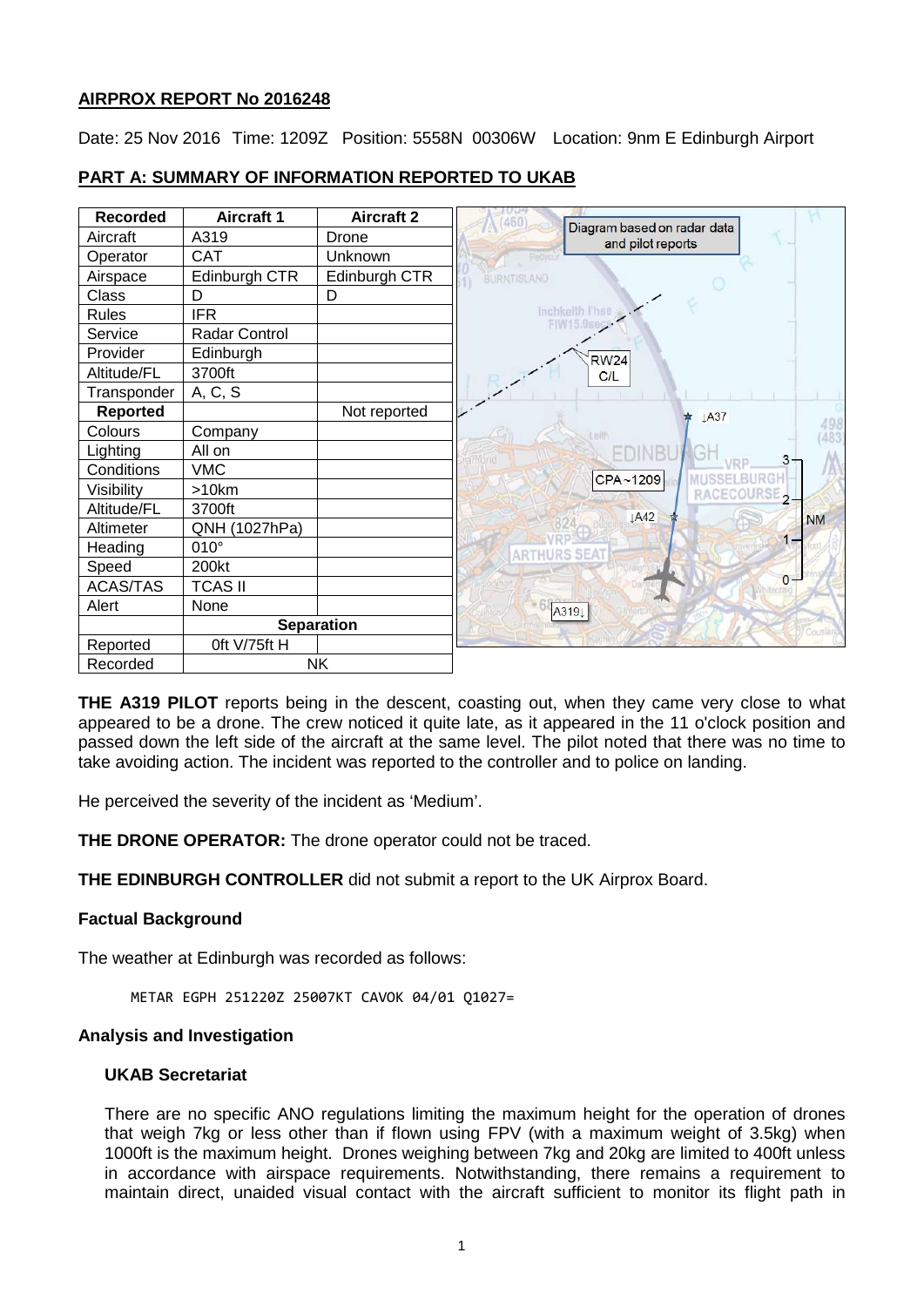relation to other aircraft, persons, vehicles, vessels and structures for the purpose of avoiding collisions. CAP 722 gives guidance that, within the UK, visual line of sight (VLOS) operations are normally accepted to mean a maximum distance of 500m [1640ft] horizontally and 400ft [122m] vertically from the Remote Pilot.

Neither are there any specific ANO regulations limiting the operation of drones in controlled airspace if they weigh 7kg or less other than if flown using FPV (with a maximum weight of 3.5kg) when they must not be flown in Class A, C, D or E, or in an ATZ during notified hours, without ATC permission. Drones weighing between 7kg and 20kg must not be flown in Class A, C, D or E, or in an ATZ during notified hours, without ATC permission. CAP722 gives guidance that operators of drones of any weight must avoid and give way to manned aircraft at all times in controlled Airspace or ATZ. CAP722 gives further guidance that, in practical terms, drones of any mass could present a particular hazard when operating near an aerodrome or other landing site due to the presence of manned aircraft taking off and landing. Therefore, it strongly recommends that contact with the relevant ATS unit is made prior to conducting such a flight.

Notwithstanding the above, all drone operators are also required to observe ANO 2016 Article 94(2) which requires that the person in charge of a small unmanned aircraft may only fly the aircraft if reasonably satisfied that the flight can safely be made, and the ANO 2016 Article 241 requirement not to recklessly or negligently cause or permit an aircraft to endanger any person or property. Allowing that the term 'endanger' might be open to interpretation, drones of any size that are operated in close proximity to airfield approach, pattern of traffic or departure lanes, or above 1000ft agl (i.e. beyond VLOS (visual line of sight) and FPV (first-person-view) heights), can be considered to have endangered any aircraft that come into proximity. In such circumstances, or if other specific regulations have not been complied with as appropriate above, the drone operator will be judged to have caused the Airprox by having flown their drone into conflict with the aircraft.

A CAA web site<sup>[1](#page-1-0)</sup> provides information and quidance associated with the operation of Unmanned Aircraft Systems (UASs) and Unmanned Aerial Vehicles (UAVs) and CAP722 (UAS Operations in UK Airspace) provides comprehensive guidance.

## **Summary**

An Airprox was reported when an A319 and a drone flew into proximity at about 1209 on Friday 25<sup>th</sup> November 2016. The A319 pilot was operating under IFR in VMC in receipt of a Radar Control Service from Edinburgh Approach. The drone operator could not be traced.

## **PART B: SUMMARY OF THE BOARD'S DISCUSSIONS**

Information available consisted of a report from the A320 pilot and radar photographs/video recordings.

Members agreed that, given the altitude, the done was being operated beyond visual line of sight and therefore that it had been flown into confliction with the A319. When it came to assessing the risk, although the incident did not show on the NATS radars, the Board noted that the pilot had estimated the drone to be at the same height as the aircraft, and only about 75ft away on the left. Acknowledging the difficulties in judging separation visually without external references, the Board considered that the pilot's estimate of separation, allied to his overall account of the incident, portrayed a situation where collision had only been avoided by providence. The A319 pilot had not been able to take avoiding action and so the Board therefore determined the risk to be Category A.

 $\overline{\phantom{a}}$ 

<span id="page-1-0"></span><sup>1</sup> dronesafe.uk